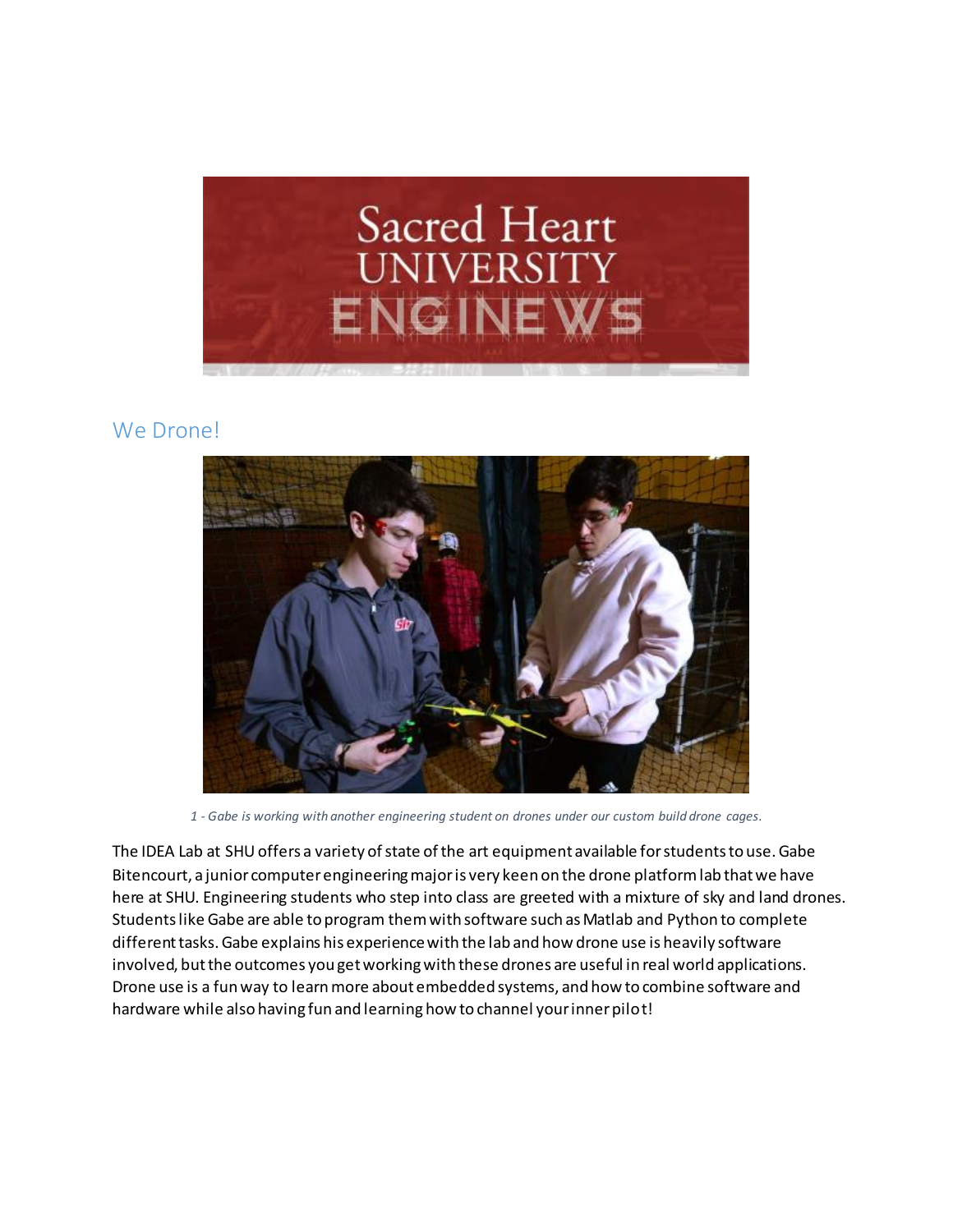#### IDEA-Lab is Here…



*2 - Cedric is addressing the engineering explorations class on Morse Code programming project.*

An idea is all it takes to make your dreams reality here at IDEA-Lab. Cedric Bleimling, manager of IDEA-Lab explains the endless opportunities available to the entire SHU community. Staff, students, and faculty are free to come during designated open Lab Time to work out some personal projects with the help of SHU engineering students. Whether that may be creating your own pair earrings from a laser jet cutter, or designing your own sword and cutting it out, the opportunities are truly endless. Cedric's favorite part of the lab is the machine shop, you'll find lots of larger machines there, like a water-jet cutter. "What is interesting when you stay in the I Lab is you see a lot of people who are scared at first to start projects, but when they've made the first dent, they're hooked. They have this sense of "I can do it" and you start to see that passion growing". Cedric is very excited for the Sacred Heart community to learn more about IDEA-Lab, his current project he is working on along with two other students is an electronic control system called "FabApp" that will be available for other Maker Spaces to use anywhere in the world. The IDEA-Lab has created a growing community at SHU, housing not only engineers but anyone else who has a desire to learn and create.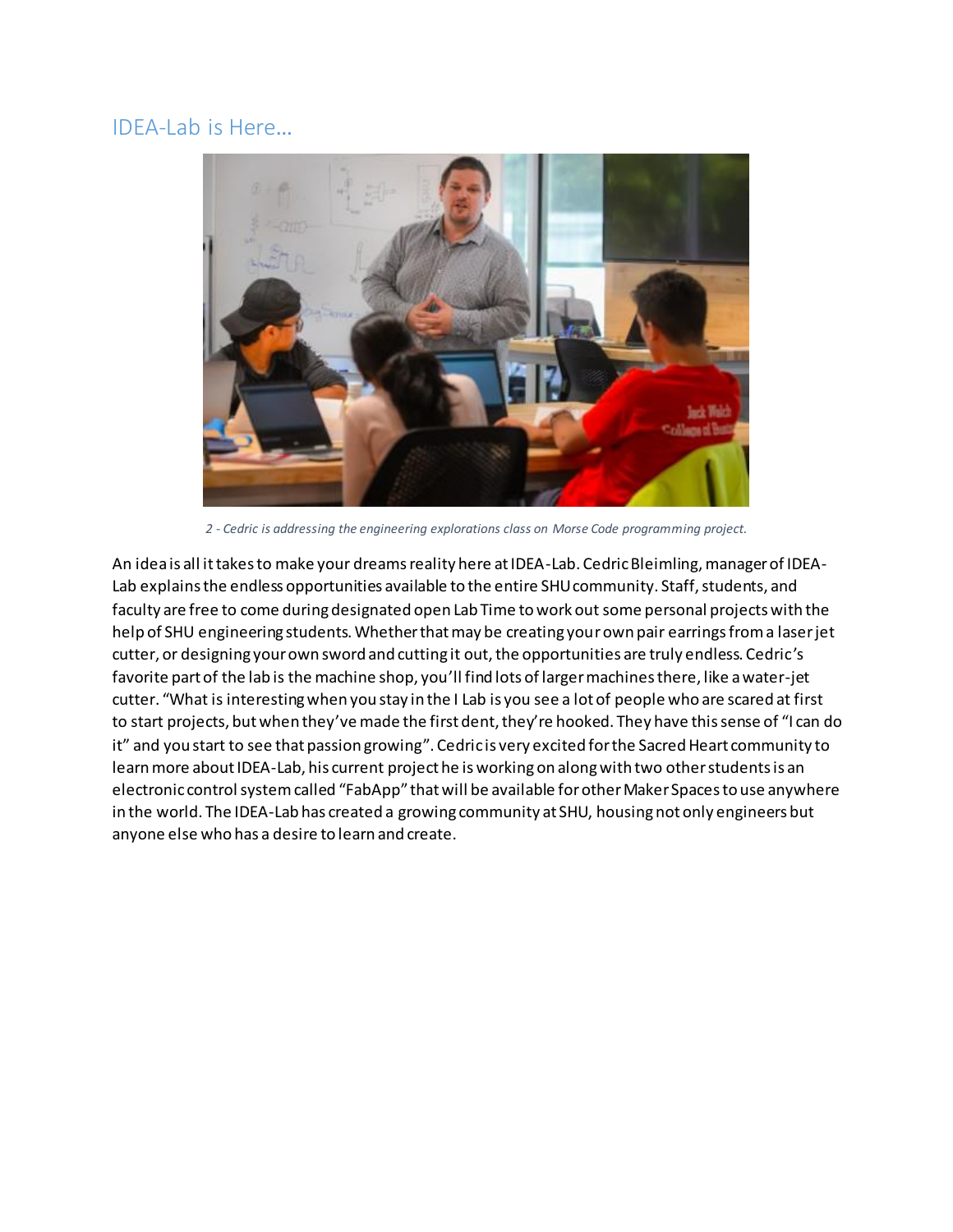### Computer from Scratch, Literally!



*3 - Shea is extracting components from old computer boards.*

Computer engineering junior, Shea Sinclair has been working on a unique puzzle of his own, that puzzle happens to be building a computer...from scratch! His class on digital logic helped prepare him for such a tedious task, his months of preparation are about to pay off very soon. Shea found inspiration by looking at schematics of computers from the 70s. Though the preparation time took months, the actual assembling took less than a week! It was filled with programming, which was a challenge at first for Shea, but something he learned to enjoy. He based the architecture design off of a "6502 CPU" and hopes in the future he can work up from the time to newer computer designs. This computer does not disappoint, after facing some obstacles, Shea successfully built his computer that is able to display a custom message on an LED screen. He hopes one day he can take it a step further by using a monitor and keyboard to interact with it, and we have no doubt he can!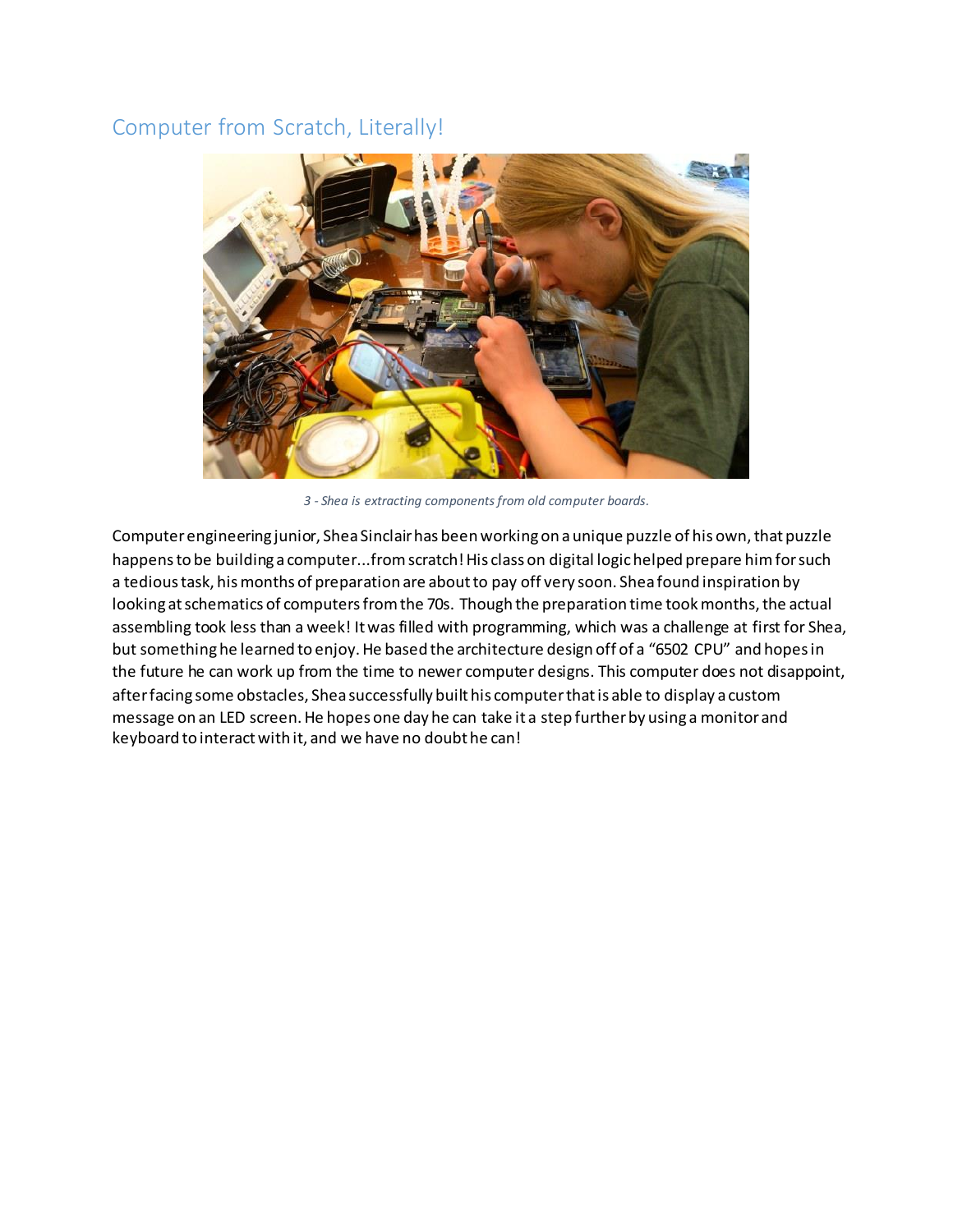## Congratulations Prof. Bowlyn!



*4 - Prof. Bowlyn is working with Gabe and Nate on a 7-segment display implementation project.*

Professor Bowlyn was granted licenses from two different companies, Intel and Xilinx, in addition to 25 floating software licenses. He proposed his idea of using FPGAs to help with research computing multiplierless fast Fourier transform system to reduce computational load of algorithms by doing image and video processing. His proposal was accepted, and companies Xilinx and Intel granted him 6 FPGAs total. This is exciting news for the engineering community at SHU as we will now have access to these FPGAs for class use, and personal use such as image processing, drone flying, the ideas are endless for students who want to do their own research.